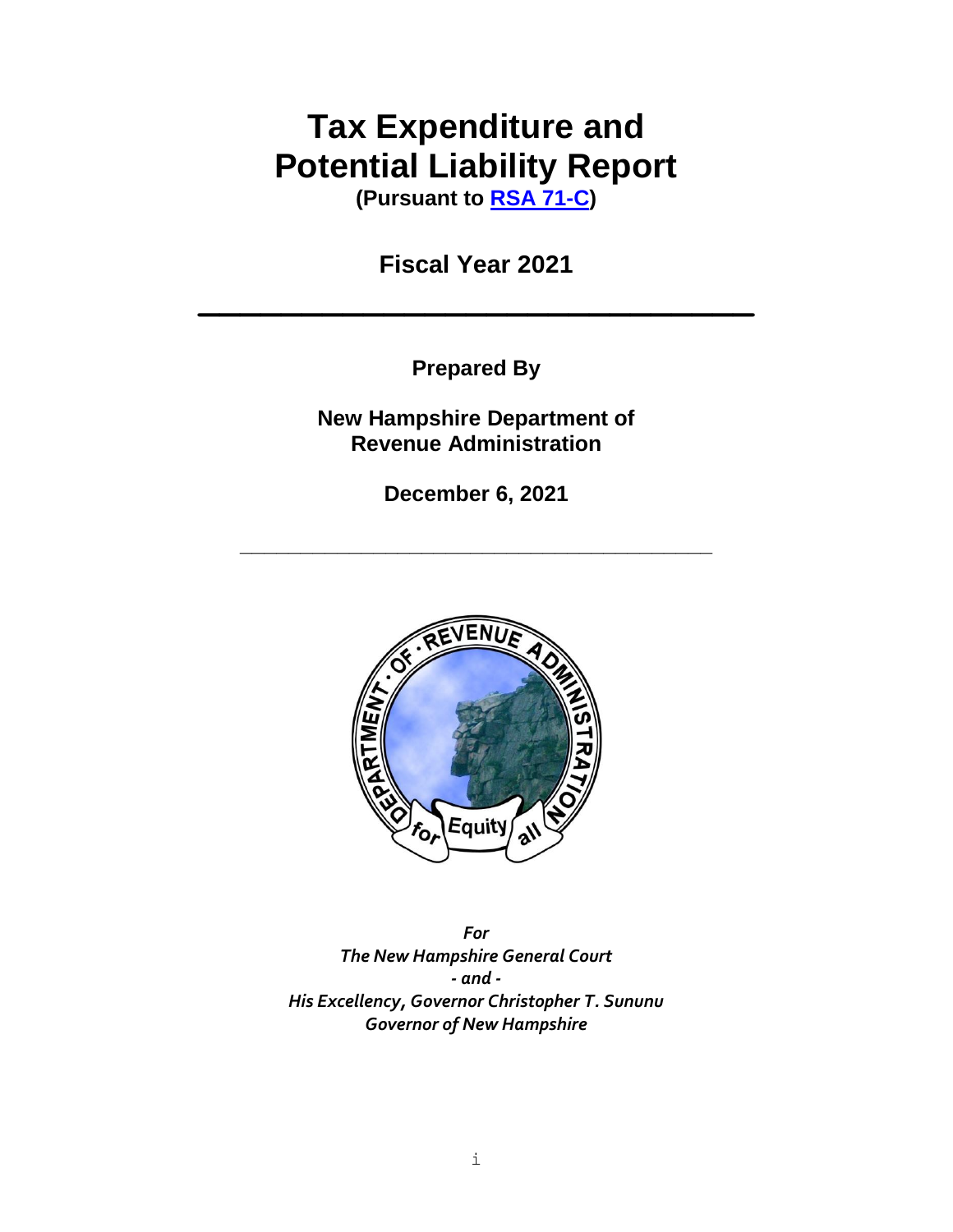



# **TABLE OF CONTENTS**

- I. Introduction
- II. Definition of Terms
- III. General Information
- IV. Overview of Tax Expenditures and Amounts
- V. Report of Tax Credit Utilization
	- 1. Community Development Finance Authority New Investment Tax Credit [\(RSA 162-L:10\)](http://www.gencourt.state.nh.us/rsa/html/xii/162-l/162-l-10.htm);
	- 2. Economic Revitalization Zone Tax Credit [\(RSA 162-N:7\)](http://www.gencourt.state.nh.us/rsa/html/xii/162-n/162-n-7.htm), formerly the Community Reinvestment and Opportunity Zones Credit;
	- 3. Research and Development Tax Credit [\(RSA 77-A:5, XIII\)](http://www.gencourt.state.nh.us/rsa/html/V/77-A/77-A-5.htm);
	- 4. Coos County Job Creation Tax Credit [\(RSA 162-Q\)](file:///C:/Users/carollynn.j.ward/AppData/Local/Microsoft/Windows/Temporary%20Internet%20Files/Content.Outlook/ZOF3MAWY/RSA%20162-Q); and
	- 5. Education Tax Credit [\(RSA 77-G\)](http://www.gencourt.state.nh.us/rsa/html/NHTOC/NHTOC-V-77-G.htm).
	- 6. Exemption for Qualified Regenerative Manufacturing Companies [\(RSA 77-A:5-c\)](http://www.gencourt.state.nh.us/rsa/html/V/77-A/77-A-5-c.htm)
	- 7. Career and Technical Education Center Credit [\(RSA 188-E:9-a\)](http://www.gencourt.state.nh.us/rsa/html/XV/188-E/188-E-9-a.htm)
- VI. Report of Additional Information
	- 1. Net Operating Losses (RSA 77-A:4, XIII);
	- 2. Business Enterprise Tax Credit [\(RSA 77-A:5, X\)](http://www.gencourt.state.nh.us/rsa/html/V/77-A/77-A-5.htm); and
	- 3. Credit Carryovers From Overpaid Business Taxes
	- 4. Insurance Tax [\(RSA 400-A\)](http://www.gencourt.state.nh.us/rsa/html/xxxvii/400-a/400-a-mrg.htm)
- VII. Acknowledgments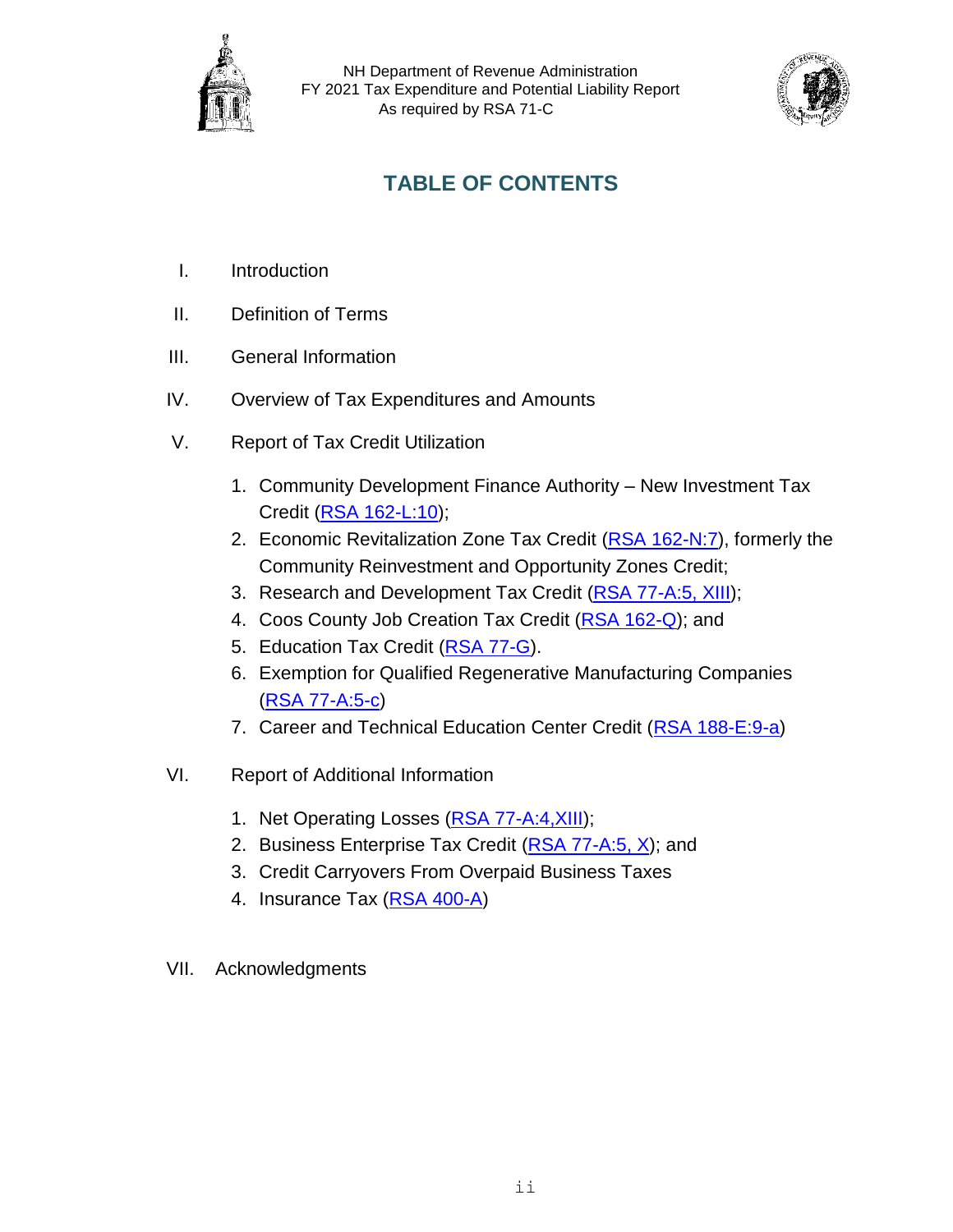



# **TAX EXPENDITURE AND POTENTIAL LIABILITY REPORT**

# **I. INTRODUCTION**

The Legislature "expends" funds in two ways: 1) through actual appropriations (expenditures); and 2) by foregoing the collection of taxes that it has the statutory authority to collect. The New Hampshire Supreme Court has characterized tax expenditures as follows: ". . . *all exemptions from taxation are practically equivalent to a direct appropriation*." Canaan v. District, 74 N.H. 517, 537 (1908).

In 2014, the New Hampshire Legislature passed, and Governor Hassan signed, Chapter 28, Laws of 2014 (HB 1531) repealing RSA 77-A:5-a, relative to the "Tax Expenditure Report" previously published by the Department of Revenue Administration on February 1 of every calendar year, and creating a new chapter, RSA 71-C, entitled "Tax Expenditure and Potential Liability Reports."

Pursuant to [RSA 71-C,](http://www.gencourt.state.nh.us/rsa/html/v/71-c/71-c-mrg.htm) on or before December 15 of every fiscal year, the Commissioner of the Department shall certify to the General Court and the Governor a "Tax Expenditure and Potential Liability Report," that analyzes each of the past fiscal year's tax expenditures and other credits allowed under RSA 77, RSA 77-A, RSA 77-E, RSA 77-G, RSA 78, RSA 78-A, 78-B, RSA 82-A, RSA 83-E, RSA 84-A, RSA 84-C, and RSA 400-A.

RSA 71-C:1, defines "tax expenditure" to mean:

a credit or exemption that is intended by the legislature to allow individuals or businesses to reduce the amount owed for state taxes in return for a change in behavior. A tax expenditure does not include a credit or exemption meant only to avoid double taxation of the same income or assets within the same taxing jurisdiction. A tax rate reduced for the express purpose of achieving a change in behavior may also be identified by the committee in RSA 71-C:3 as a tax expenditure for the purpose of regular review.

RSA 71-C:2 more specifically provides that tax expenditures include, but are not limited to, the Community Development Finance Authority New Investment tax credit as computed in RSA 162-L:10; the Economic Revitalization Zone tax credit as computed in RSA 162-N:6; the Research and Development tax credit under RSA 77-A:5, XIII; the Coos County Job Creation tax credit under RSA 77-E:3-c; the Education Tax Credit as computed in RSA 77-G:4; the Regional Career and Technical Education Center tax credit pursuant to RSA 188-E:9-a, II(a) and the exemption for qualified regenerative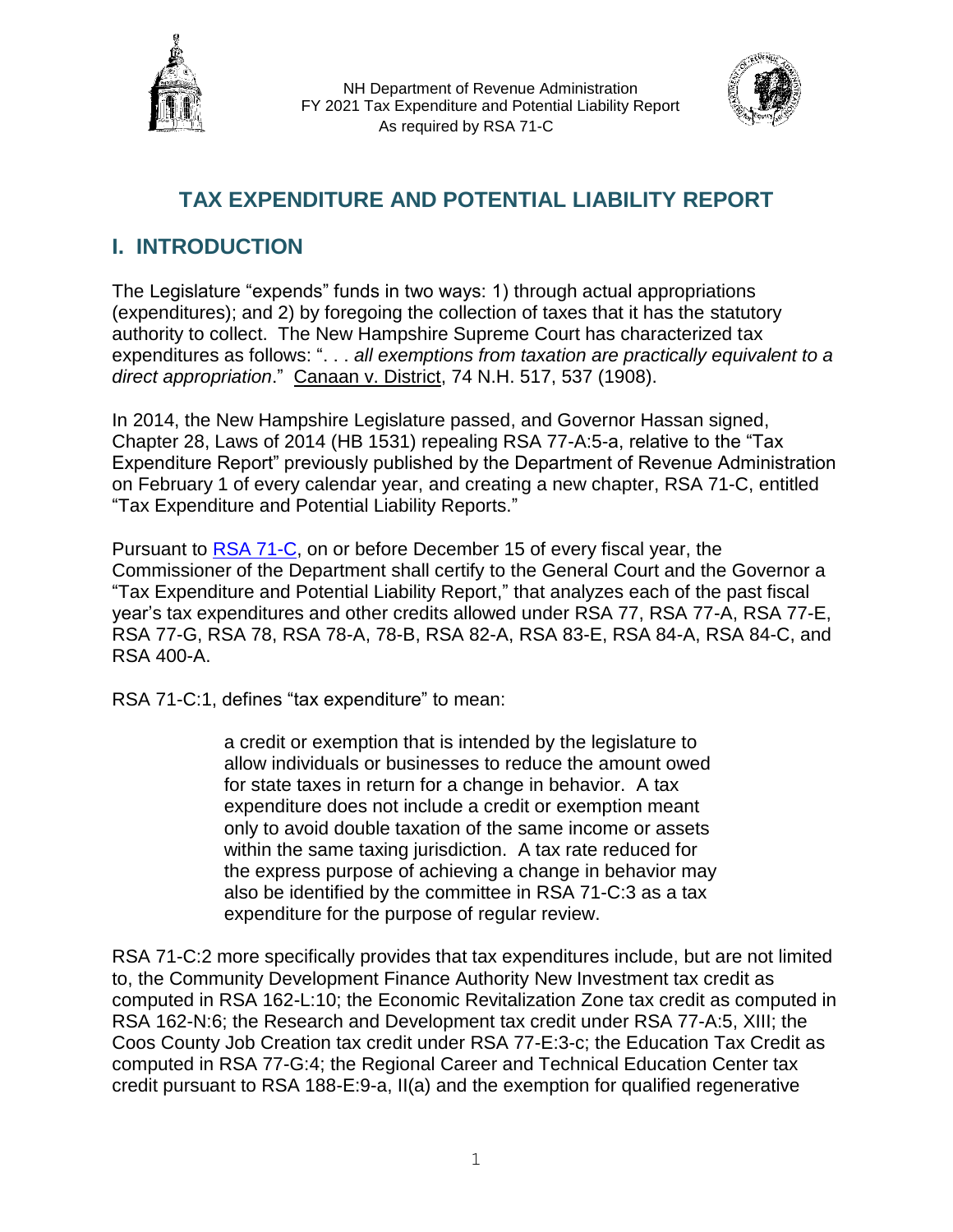



manufacturing companies allowed under RSA 77-A:1, I and RSA 77-E:1, III.

RSA 71-C also created a Joint Committee on Tax Expenditures that shall:

- Determine which credits, exemptions, and reduced rates meet the definition of a tax expenditure;
- Recommend legislation to add any additional tax expenditures to RSA 71-C:2;
- Establish a rotating schedule for review of all qualifying tax expenditures over 5 year periods;
- Determine the goals of each tax expenditure; and
- Establish general criteria for the future evaluation of each such tax expenditure to review and determine which credits, exemptions, and reduced rates meet the definition of a tax expenditure.

This FY 2021 Tax Expenditure and Potential Liability Report is a compilation of data contained within the Department's new Revenue Information Management System (RIMS). The numbers have been rounded to the nearest thousand dollars to enhance visual clarity. The information presented is not a statistical sample; but, rather, a summary of the information reported on returns filed within the period. This report provides the most current and complete information and, thus, gives some insight into the next fiscal year.

The purpose of this report is not to single out any group of taxpayers, nor to comment on the correctness or appropriateness of any credit; but, rather, to provide decision makers with the verifiable facts as to the "cost" of the various credits and exemptions. I encourage readers of this report to provide comments and suggestions for future reports.

**Lindsey M. Stepp, Commissioner**

Jinasey M. Stepp

 **NH Department of Revenue Administration**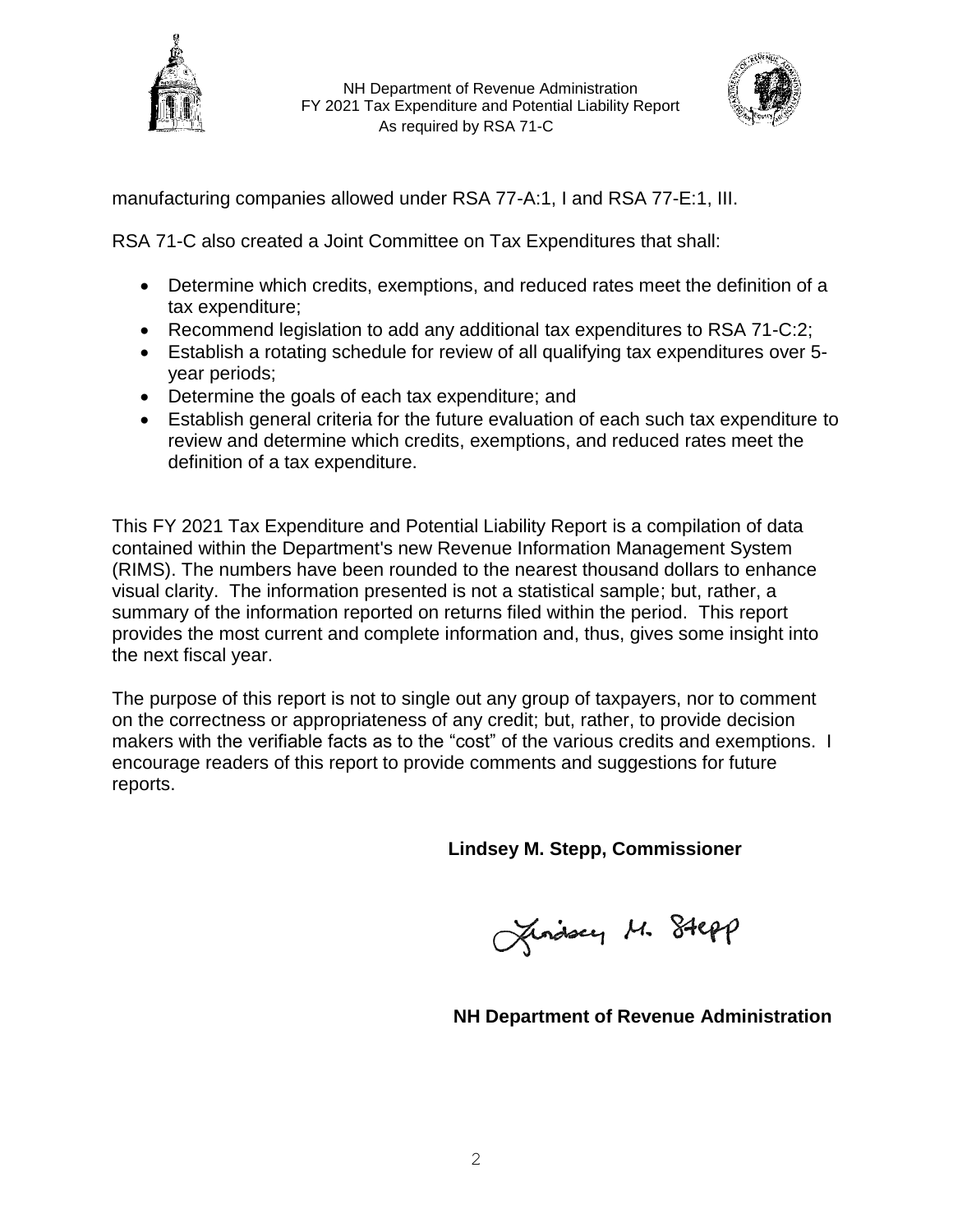



# **II. DEFINITION OF TERMS**

The following terms used in this report have the meaning ascribed below:

- A. Tax liability means the amount of tax shown to be due prior to the application of any payments or credits.
- B. Department means the NH Department of Revenue Administration.
- C. Tax returns filed with the Department in FY 2021 means all tax returns filed with the Department from July 1, 2020 through June 30, 2021 without regard to the tax period for which the returns were filed. Amended returns and audit adjustments are not included in this report unless the original return was filed in FY 2021.
- D. Cascading Credit means a credit allowed against the BET that is also considered BET paid for purposes of the credit allowed against the BPT under [RSA 77-A:5, X,](http://www.gencourt.state.nh.us/rsa/html/V/77-A/77-A-5.htm) such as in the Taxpayer C example below:

| Taxpayer A                             | Taxpayer B                                                               | Taxpayer C                                 |  |
|----------------------------------------|--------------------------------------------------------------------------|--------------------------------------------|--|
| Has no tax credits                     | Has \$2,500 tax credit that is not                                       | Has \$2,500 tax credit that is a cascading |  |
| Tax Liability:                         | cascading meaning the credit used                                        | credit. Meaning the credit used to         |  |
| BET:<br>\$2.500                        | is not considered "taxes paid"                                           | offset the BET liability is considered     |  |
| \$7.500<br>BPT:                        | Tax Liability:                                                           | "taxes paid" under RSA 77-E, and may       |  |
|                                        | BET: \$ 2,500                                                            | be applied to the BPT liability.           |  |
| BET: \$2,500 - \$0= \$2,500 (BET Paid) | BPT: \$7,500                                                             | Tax Liability:                             |  |
| BPT: \$7,500 - \$0= \$7,500            |                                                                          | BET: \$ 2,500                              |  |
| -\$2,500 (BET Paid)                    | BET: \$2,500 -\$2,500 = \$0 (BET Paid)                                   | BPT: \$7.500                               |  |
| \$5,000 (BPT Paid)                     | BPT: \$7,500 - \$0= \$7,500 (BPT Paid)                                   |                                            |  |
|                                        |                                                                          | BET: \$2,500 -\$2,500 = \$0 (BET Paid)     |  |
|                                        |                                                                          | BPT: \$7,500 -\$2,500 = \$5000 (BPT Paid)  |  |
| BET Paid after Credits:<br>\$2,500     | BET Paid after Credits:<br>\$ 0                                          | BET Paid after Credits:<br>\$ 0            |  |
| BPT Paid after Credits:<br>\$5,000     | BPT Paid after Credits:<br>\$7,500                                       | BPT Paid after Credits:<br>\$5,000         |  |
| Total BS Paid by Taxpayer: \$7,500     | Total BS Paid by Taxpayer: \$7,500<br>Total BS Paid by Taxpayer: \$5,000 |                                            |  |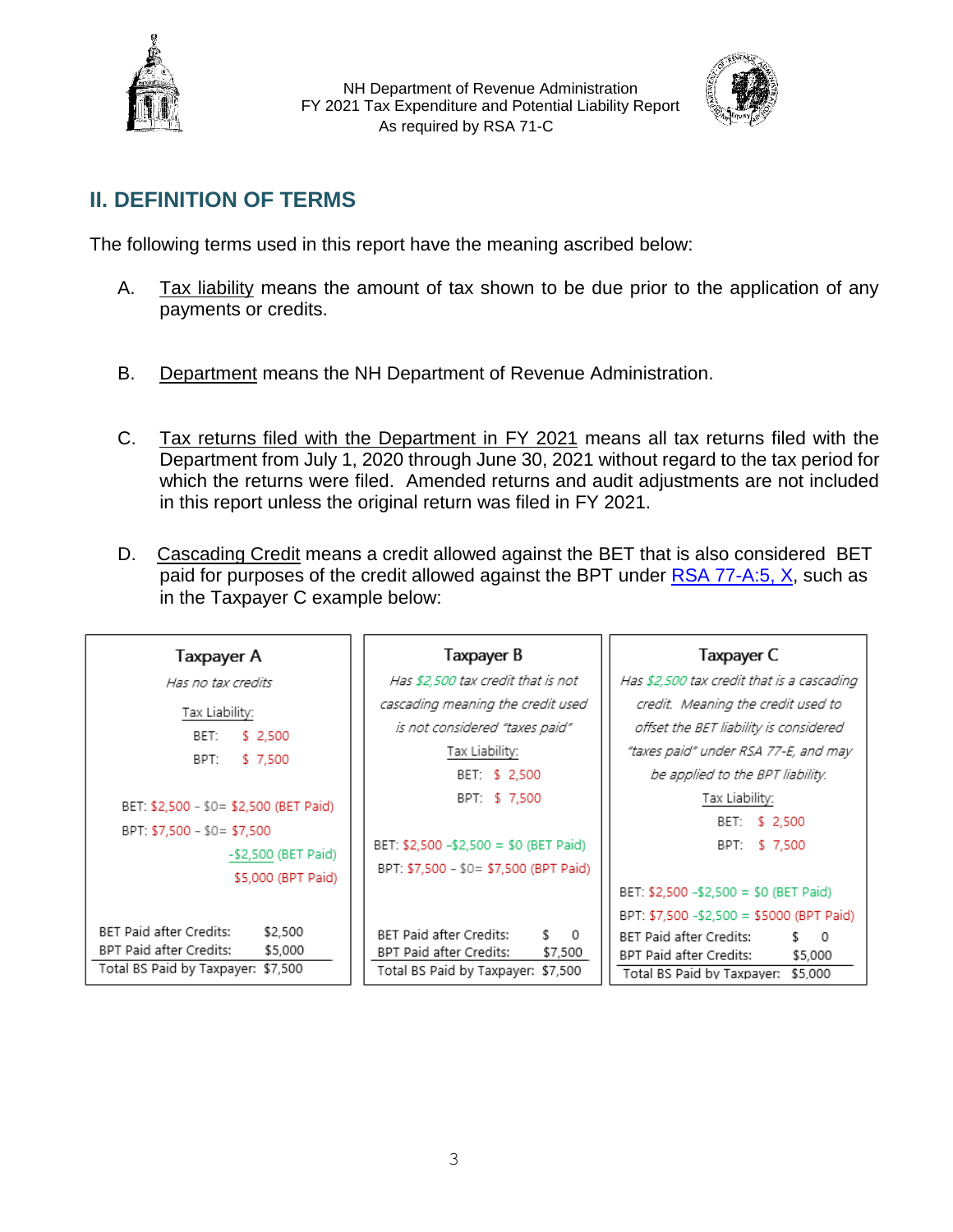



# **III. GENERAL INFORMATION**

This report includes credits against Business Profits Tax (BPT) under [RSA 77-A,](http://www.gencourt.state.nh.us/rsa/html/V/77-A/77-A-mrg.htm) Business Enterprise Tax (BET) under [RSA 77-E](http://www.gencourt.state.nh.us/rsa/html/V/77-E/77-E-mrg.htm) , and Interest and Dividends Tax (I&D) under [RSA 77:](http://www.gencourt.state.nh.us/rsa/html/NHTOC/NHTOC-V-77.htm)

- 1. Community Development Finance Authority New Investment Tax Credit (RSA [162-L:10\)](http://www.gencourt.state.nh.us/rsa/html/xii/162-l/162-l-10.htm);
- 2. Economic Revitalization Zone Tax Credit [\(RSA 162-N:7\)](http://www.gencourt.state.nh.us/rsa/html/xii/162-n/162-n-7.htm), formerly the Community Reinvestment and Opportunity Zones Credit;
- 3. Research and Development Tax Credit [\(RSA 77-A:5, XIII\)](http://www.gencourt.state.nh.us/rsa/html/V/77-A/77-A-5.htm);
- 4. Coos County Job Creation Tax Credit [\(RSA 162-Q\)](http://www.gencourt.state.nh.us/rsa/html/xii/162-q/162-q-mrg.htm); and
- 5. Education Tax Credit [\(RSA 77-G\)](http://www.gencourt.state.nh.us/rsa/html/NHTOC/NHTOC-V-77-G.htm).
- 6. Exemption for Qualified Regenerative Manufacturing Companies [\(RSA 77-A:5-c\)](http://www.gencourt.state.nh.us/rsa/html/V/77-A/77-A-5-c.htm)
- 7. Career and Technical Education Center Credit [\(RSA 188-E:9-a\)](http://www.gencourt.state.nh.us/rsa/html/XV/188-E/188-E-9-a.htm)

This report also includes information from additional areas:

- 1. Net Operating Losses (RSA 77-A:4, XIII);
- 2. Business Enterprise Tax Credit [\(RSA 77-A:5, X\)](http://www.gencourt.state.nh.us/rsa/html/V/77-A/77-A-5.htm);
- 3. Credit Carryovers From Overpaid Business Taxes; and
- 4. Insurance Tax [\(RSA 400-A\)](http://www.gencourt.state.nh.us/rsa/html/xxxvii/400-a/400-a-mrg.htm).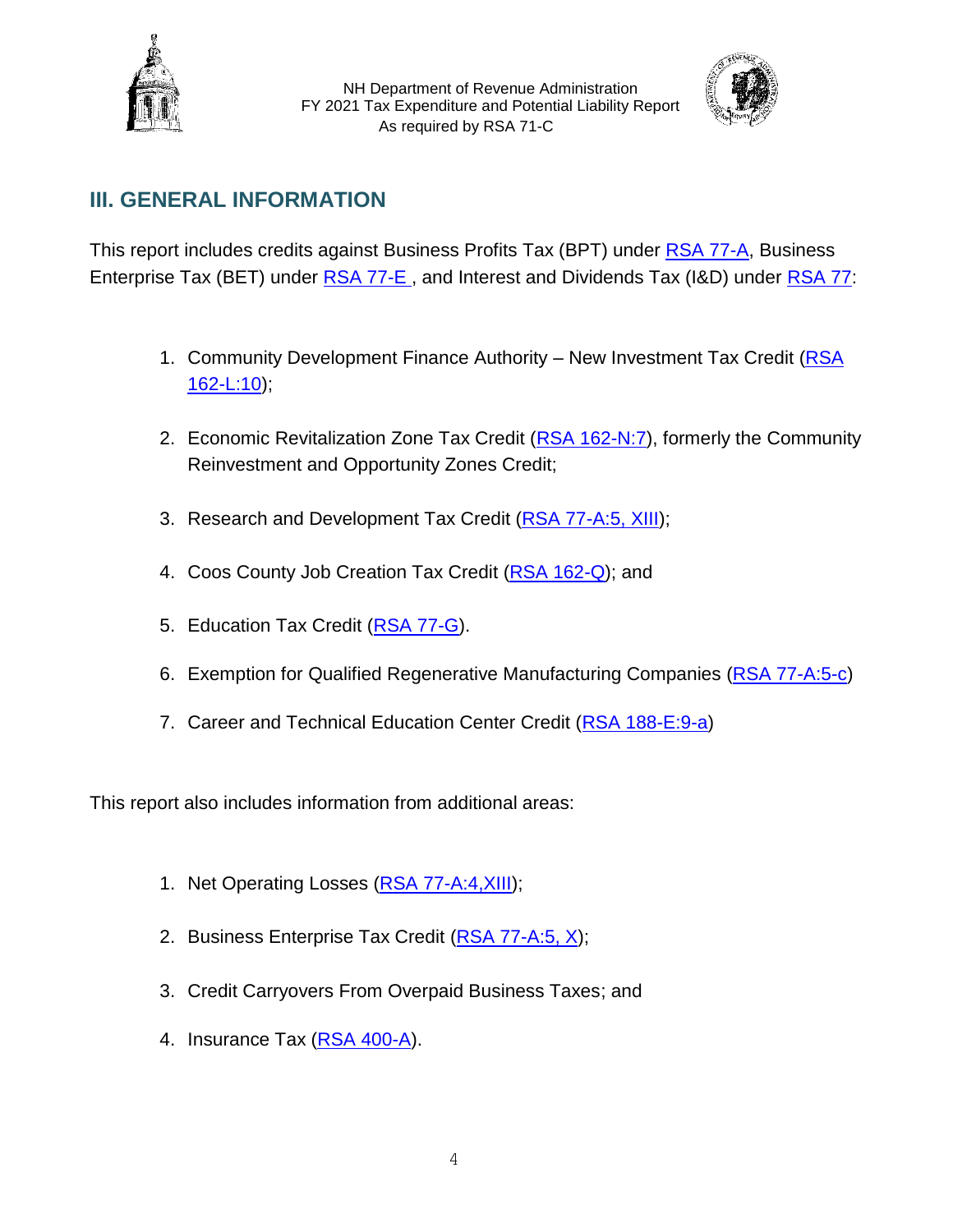



# **IV. OVERVIEW OF TAX EXPENDITURES AND AMOUNTS**

The following table gives a general overview of the tax credits that were available to taxpayers in FY 2021:

| <b>Tax Credit</b><br>Program                                             | <b>RSA</b>                                     | <b>Tax</b><br>the<br><b>Credit</b><br><b>Can be</b><br><b>Applied</b> | <b>Current</b><br><b>Year Cap</b><br>on<br>Program | <b>Maximum</b><br><b>Credit</b><br><b>Awarded</b><br>per<br><b>Taxpayer</b> | Program<br><b>Maximum</b><br><b>Credit</b> | <b>Carryforward</b><br><b>Provisions</b>                                                                        | "Cascading"<br><b>Credit</b> | <b>Administered</b><br>by                                  |
|--------------------------------------------------------------------------|------------------------------------------------|-----------------------------------------------------------------------|----------------------------------------------------|-----------------------------------------------------------------------------|--------------------------------------------|-----------------------------------------------------------------------------------------------------------------|------------------------------|------------------------------------------------------------|
| <b>CDFA-New</b><br><b>Investment Tax</b><br><b>Credit</b>                | <b>RSA</b><br>$162 -$<br>L:10                  | IPT*,<br>BPT&<br><b>BET</b>                                           | \$5,000,000                                        | 75% of<br>Contribution<br>Amount                                            | \$3,750,000                                | 5 Years, but<br>not to exceed<br>\$1,000,000 in<br>any given year.                                              | Yes                          | Community<br>Development<br>Finance<br>Authority<br>(CDFA) |
| <b>Economic</b><br><b>Revitalization</b><br><b>Zone Tax Credit</b>       | <b>RSA</b><br>$162 -$<br>N:7                   | BPT&<br><b>BET</b>                                                    | \$825,000                                          | \$40,000                                                                    | N/A                                        | 5 Years, but<br>not to exceed<br>\$40,000 in any<br>given year.                                                 | Yes                          | NH Dept. of<br><b>Business and</b><br>Economic<br>Affairs  |
| Research &<br><b>Development</b><br><b>Tax Credit</b>                    | <b>RSA</b><br>$77 -$<br>A:5<br>XIII            | BPT&<br><b>BET</b>                                                    | \$7,000,000                                        | \$50,000                                                                    | \$7,000,000                                | 5 Years                                                                                                         | No                           | <b>DRA</b>                                                 |
| <b>Coos County</b><br><b>Job Creation</b><br><b>Tax Credit</b>           | <b>RSA</b><br>$162 -$<br>$\Omega$              | BPT&<br><b>BET</b>                                                    | N/A                                                | Based on<br>Types of<br>Employees                                           | N/A                                        | 5 Years                                                                                                         | Yes                          | NH Dept. of<br><b>Business and</b><br>Economic<br>Affairs  |
| <b>Education Tax</b><br><b>Credit</b>                                    | <b>RSA</b><br>$77-G$                           | I&D, BPT<br>& BET                                                     | \$6,000,000                                        | 85% of<br>Donation<br>Amount                                                | \$5,100,000                                | 5 Years, but<br>not to exceed<br>\$1,000,000 in<br>any given year.<br><b>No</b><br>Carryforward<br>for I&D Tax. | N <sub>o</sub>               | <b>DRA</b>                                                 |
| Career &<br><b>Technical</b><br><b>Education</b><br><b>Center Credit</b> | <b>RSA</b><br>188-<br>$E:9-a$                  | <b>BPT</b>                                                            | \$500,000                                          | Credit equals<br>Donation<br>Amount.                                        | \$500,000                                  | <b>No</b>                                                                                                       | <b>No</b>                    | NH Dept. of<br>Education                                   |
| Insurance<br><b>Premium Tax</b><br><b>Credit</b>                         | <b>RSA</b><br>400-<br>$\underline{\mathsf{A}}$ | <b>BPT</b>                                                            | N/A                                                | Amount of<br><b>IPT Paid</b>                                                | N/A                                        | <b>No</b>                                                                                                       | N <sub>o</sub>               | NH Insurance<br>Dept.                                      |

\*IPT = Insurance Premium Tax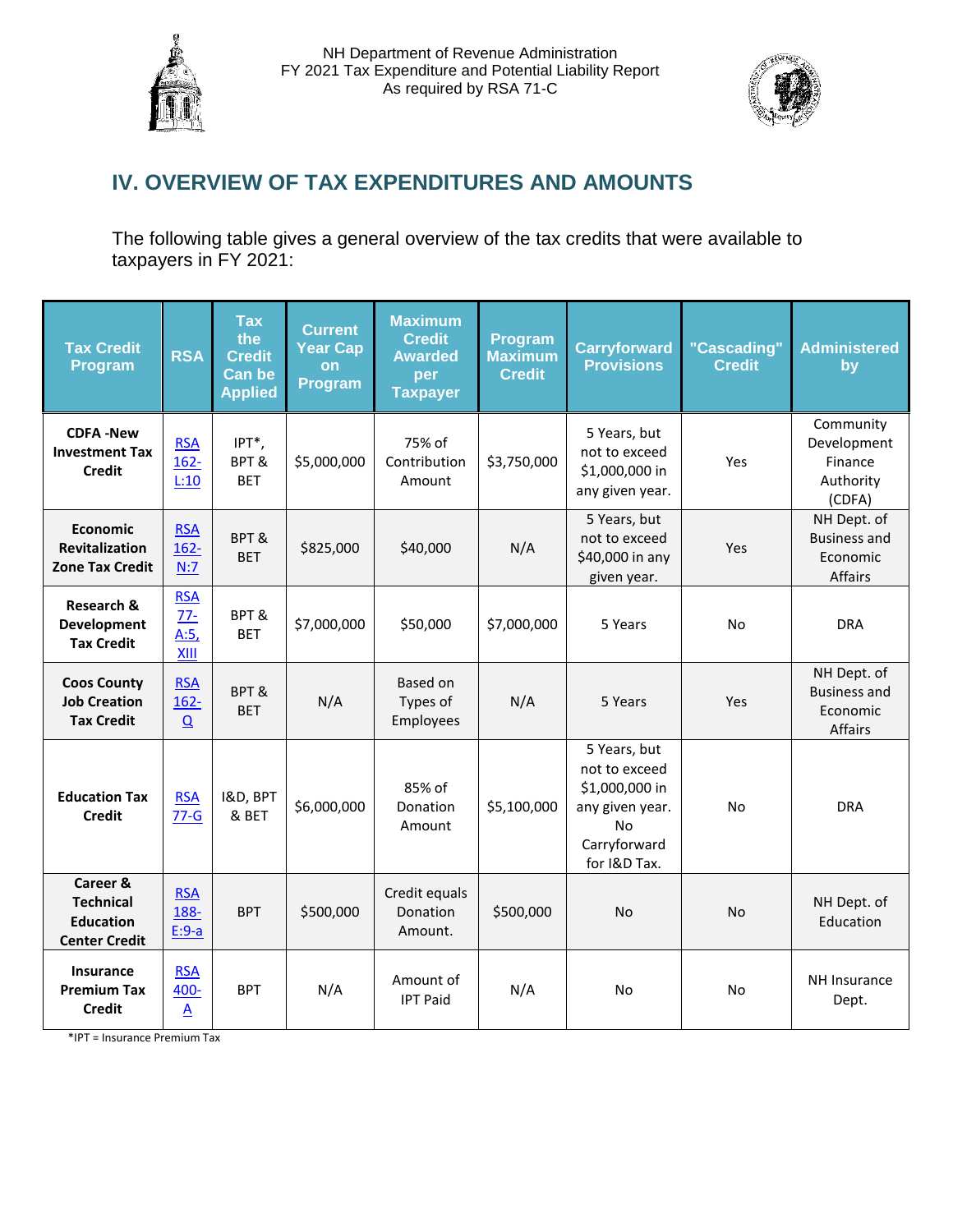



The following table gives a general view of the BPT, BET and I&D tax expenditures and amounts as reported on tax returns filed in FY 2021:

| <b>Type of Tax Expenditures</b>                                                         | <b>Amount of Credit</b><br><b>Used</b> |
|-----------------------------------------------------------------------------------------|----------------------------------------|
| Community Development Finance Authority - New Investment<br>Tax Credit (RSA 162-L:10)   | \$2,992,000                            |
| Economic Revitalization Zone Tax Credit (RSA 162-N:7)                                   | \$782,000                              |
| Research and Development Tax Credit (RSA 77-A:5, XIII)                                  | \$5,044,000                            |
| Coos County Job Creation Tax Credit (RSA 162-Q)                                         | \$165,000                              |
| Education Tax Credit (RSA 77-G)                                                         | \$1,909,000                            |
| <b>Exemption for Qualified Regenerative Manufacturing Companies</b><br>$(RSA 77-A:5-c)$ | _*                                     |
| Career and Technical Education Center Credit (RSA 188-E:9-a)                            | $\star$                                |
| <b>Total Amount of Tax Credit Used</b>                                                  | \$10,892,000                           |

\*There were a number of organizations electing to be treated as a QRMC or claimed the CTE tax credit during FY2021, however, pursuant to RSA 21-J:14 the number of organizations are insufficient to disclose any information.

The following table gives a general view of the additional areas and amounts (revenue loss or amount claimed) as reported on tax returns filed in FY 2021:

| <b>Additional Areas</b>                                              | <b>Revenue Loss/Amount</b><br><b>Claimed</b> |
|----------------------------------------------------------------------|----------------------------------------------|
| <b>Net Operating Loss Deductions Claimed</b><br>$(RSA 77-A:4, XIII)$ | \$28,444,000                                 |
| <b>Business Enterprise Tax Credits Claimed</b><br>$(RSA 77-A:5, X)$  | \$212,303,000                                |
| Credit Carryovers Requested - Business Taxes                         | \$297,436,000                                |
| Insurance Premium Tax Credits Claimed (RSA 77-A:5, III)              | \$36,685,000                                 |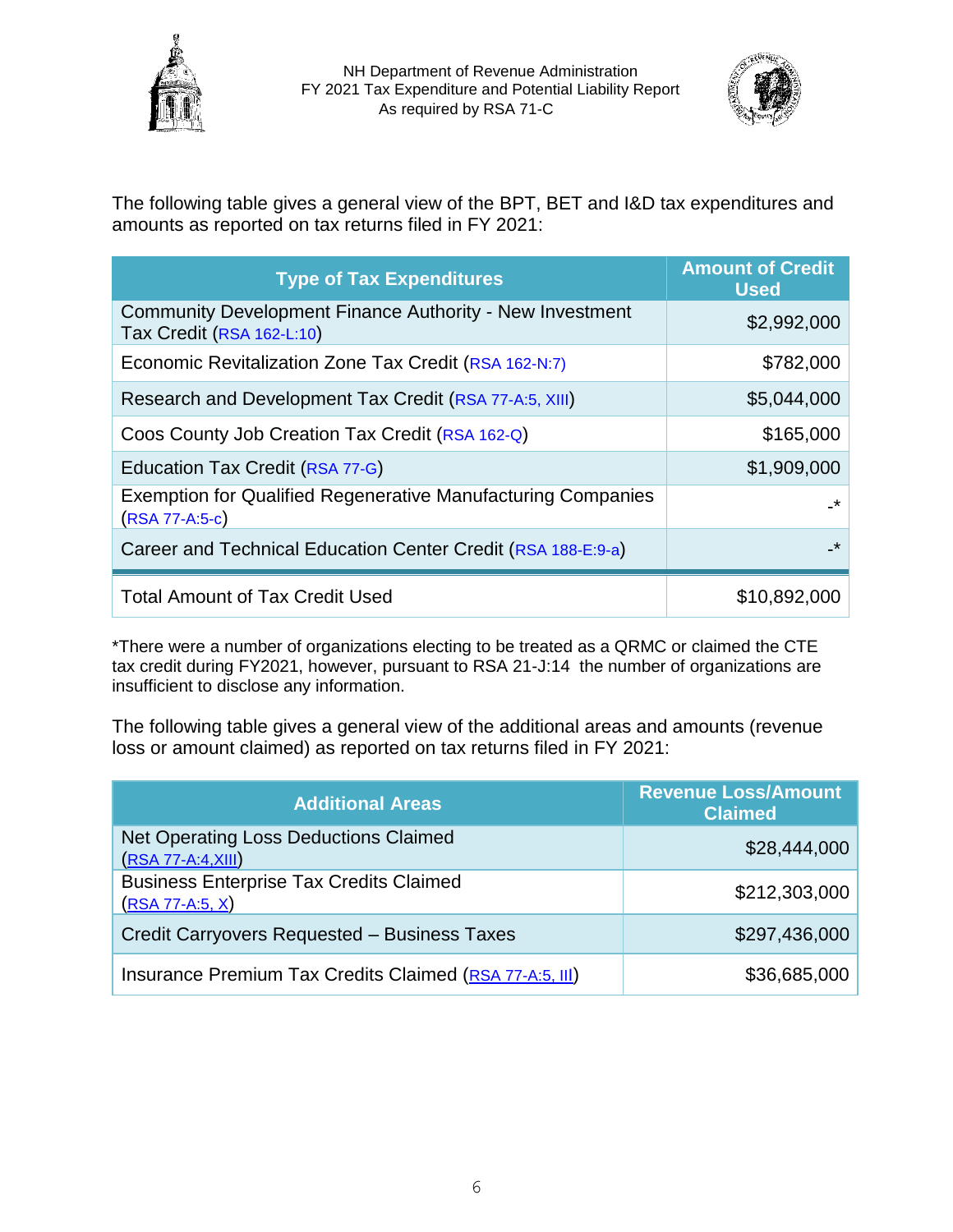



# **V. REPORT OF TAX CREDIT UTILIZATION**

# **1. Community Development Finance Authority (CDFA) - New Investment Tax Credit (**[RSA 162-L:10](http://www.gencourt.state.nh.us/rsa/html/xii/162-l/162-l-10.htm)**):**

**Administered by:** The Community Development Finance Authority

**Purpose:** To encourage contributions to the CDFA, whose mission "…is focused on maximizing the value and impact of community development, economic development and clean energy initiatives throughout New Hampshire."

**Description:** Chapter 338, Laws of 1998 (HB 1397) enacted the CDFA tax credit and it became effective July 1, 1999. It is an investment tax credit equal to 75% of the contributions made to the CDFA as provided in [RSA 77-A:5, XI.](http://www.gencourt.state.nh.us/rsa/html/V/77-A/77-A-5.htm) The tax credit may be applied to the BPT, the BET, or the Insurance Premium Tax. The Investment Tax credit may be carried forward for no more than five years.

The Investment Tax credit is a "cascading" credit that may be used to reduce a BET liability and then used to reduce a BPT liability. The amount included in this report is the total reduction in revenue to the state whether applied against BPT, BET, or both tax liabilities.

**Methodology:** Credit used is the amount actually reported and used by 165 taxpayers to offset a tax liability on the New Hampshire BPT return, BET return, or both. This report does not include any credit taken to offset the IPT, which may be done in lieu of applying the credit against business taxes.

# **Tax returns filed in FY 2021:**

Tax Credit Used Against BPT, BET, or both.........................................\$2,992,000

| Comparison FY 2017 through FY 2021                                                     |             |             |             |             |  |
|----------------------------------------------------------------------------------------|-------------|-------------|-------------|-------------|--|
| <b>FY 2021</b><br><b>FY 2017</b><br><b>FY 2018</b><br><b>FY 2020</b><br><b>FY 2019</b> |             |             |             |             |  |
| \$3,344,000                                                                            | \$3,732,000 | \$2,532,000 | \$2,017,000 | \$2,992,000 |  |

# **Comparison FY 2017 through FY 2021**

| <b>FY 2017</b> | <b>FY 2018</b> | <b>FY 2019</b> | <b>FY 2020</b> | FY 2021 |
|----------------|----------------|----------------|----------------|---------|
| 202            | 17つ            | 164            | 144            | 165     |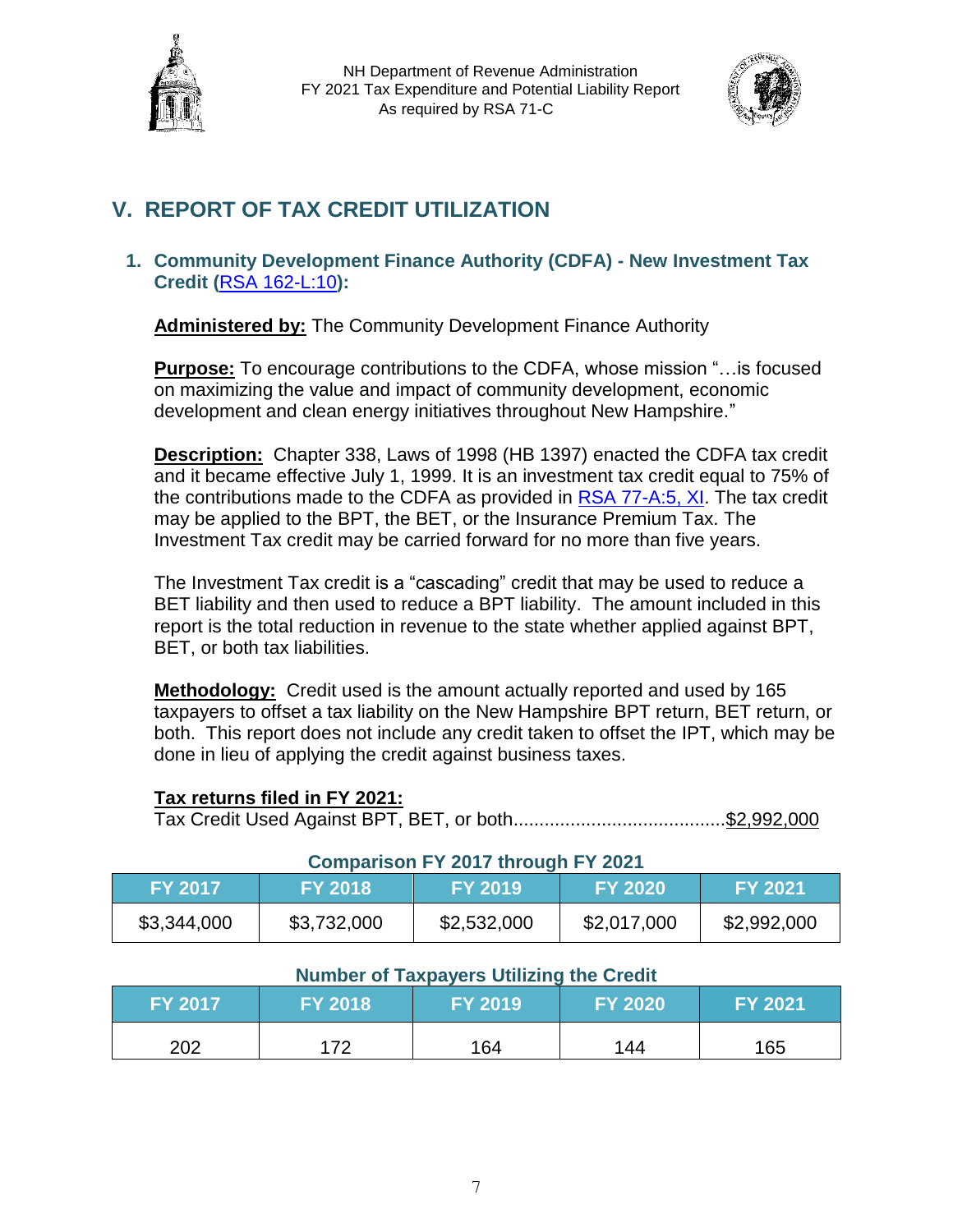



# **2. Economic Revitalization Zone Tax Credit (ERZTC) (**[RSA 162-N:7](http://www.gencourt.state.nh.us/rsa/html/xii/162-n/162-n-7.htm)**):**

**Administered by:** The NH Department of Business and Economic Affairs

**Purpose:** To expand the commercial or industrial base in a designated economic revitalization zone and create new jobs in the state by targeting redevelopment of unused or underutilized industrial parks and vacant land or structures previously used for industrial, commercial, or retail purposes that are currently not so used due to demolition, age, obsolescence, deterioration, brownfields, relocation of the former occupant's operations, or cessation of operation resulting from unfavorable economic conditions either generally or in a specific economic sector.

**Description:** The authority to enter into Community Reinvestment and Opportunity (CROP) Zone Credit Agreements became effective July 1, 2003. The CROP Zone tax credit was replaced with the ERZTC under Chapter 263:120, Laws of 2007 (HB 2) and became effective July 1, 2007. It shall be available to taxpayers only for tax liabilities arising during the five consecutive tax periods following the signing of the agreement. ERZTC shall be applied against BPT. Any unused portion may be applied against BET. ERZTCs shall not be transferable. Any unused portion of the ERZTC may be carried forward for five years.

The ERZTC is a "cascading" tax credit that may be used to reduce a BET liability and, as considered "taxes paid" under RSA 77-E, may then be used to reduce a BPT liability. The amount included in this report is the total reduction in revenue to the State whether applied against BPT, BET, or both tax liabilities.

**Methodology:** Credit used is the amount actually reported by 51 taxpayers and used to offset a tax liability on the New Hampshire BPT return, BET return, or both.

# **Tax returns filed in FY 2021:**

Tax Credit Used Against BPT, BET, or both.............................................\$782,000

# **Comparison FY 2017 through FY 2021 FY 2017 FY 2018 FY 2019 FY 2020 FY 2021** \$823,000 | \$938,000 | \$610,000 | \$524,000 | \$782,000

| <b>FY 2017</b> | <b>FY 2018</b> | <b>FY 2019</b> | <b>FY 2020</b> | <b>FY 2021</b> |
|----------------|----------------|----------------|----------------|----------------|
| 57             | 51             | 47             | 50             |                |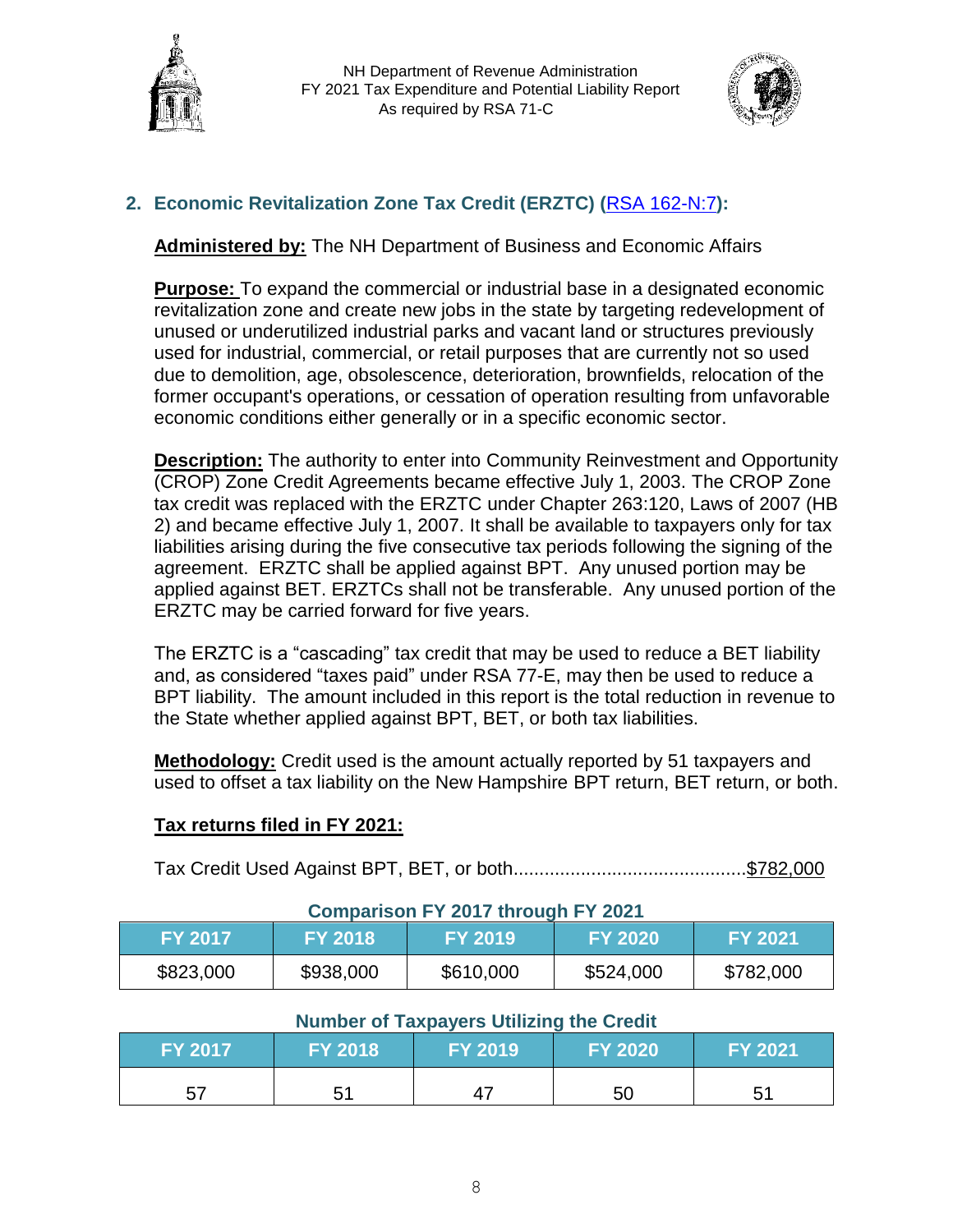



# **3. Research and Development (R&D) Tax Credit (**[RSA 77-A:5, XIII](http://www.gencourt.state.nh.us/rsa/html/V/77-A/77-A-5.htm)**):**

**Administered by:** The NH Department of Revenue Administration

**Purpose:** To encourage manufacturing research and development activities in New Hampshire, and specifically the payment of wages attributable to manufacturing research and development.

**Description:** Chapter 271, Laws of 2007 (SB 134) enacted the R&D Tax Credit. The first credits were allowed to be taken against taxes due on account of taxable periods ending on and after September 7, 2007. The credit is based upon 10% of the excess of the qualified R&D expenses for the taxable year over the base amount. Wages for which a credit is taken shall not also be eligible under the ERZTC [\(RSA 162-N:7\)](http://www.gencourt.state.nh.us/rsa/html/xii/162-n/162-n-7.htm). Each taxpayer's share of the R&D tax credit shall not exceed \$50,000 per fiscal year. Taxpayers must apply by June 30 following the tax year during which the research and development occurred and awards are sent by September 30. Through FY 2013, the maximum credit allowed for all taxpayers was \$1,000,000 per fiscal year and beginning in FY 2014, it was \$2,000,000 each year. Beginning in FY 2018, the maximum amount to be issued was \$7,000,000 each year. The R&D tax credit may be carried forward for no more than five years.

The R&D tax credit is first applied to the BPT and, while this is not a "cascading" tax credit, the unused portion of any R&D tax credit shall be available to apply to the BET.

**Methodology:** Credit used is the amount actually reported by 219 taxpayers and used to offset a tax liability on the New Hampshire BPT return, BET returns, or both.

# **Tax returns filed in FY 2021:**

Tax Credit Used Against BPT, BET, or both......................................... \$5,044,000

| <b>Comparison FY 2017 through FY 2021</b>                                              |             |             |             |             |  |
|----------------------------------------------------------------------------------------|-------------|-------------|-------------|-------------|--|
| <b>FY 2018</b><br><b>FY 2020</b><br><b>FY 2021</b><br><b>FY 2017</b><br><b>FY 2019</b> |             |             |             |             |  |
| \$1,840,000                                                                            | \$5,329,000 | \$5,643,000 | \$5,341,000 | \$5,044,000 |  |

| <b>Number of Taxpayers Utilizing the Great</b><br><b>FY 2018</b><br><b>FY 2017</b><br><b>FY 2020</b><br><b>FY 2021</b><br><b>FY 2019</b> |     |     |     |     |  |
|------------------------------------------------------------------------------------------------------------------------------------------|-----|-----|-----|-----|--|
| 169                                                                                                                                      | 204 | 205 | 219 | 219 |  |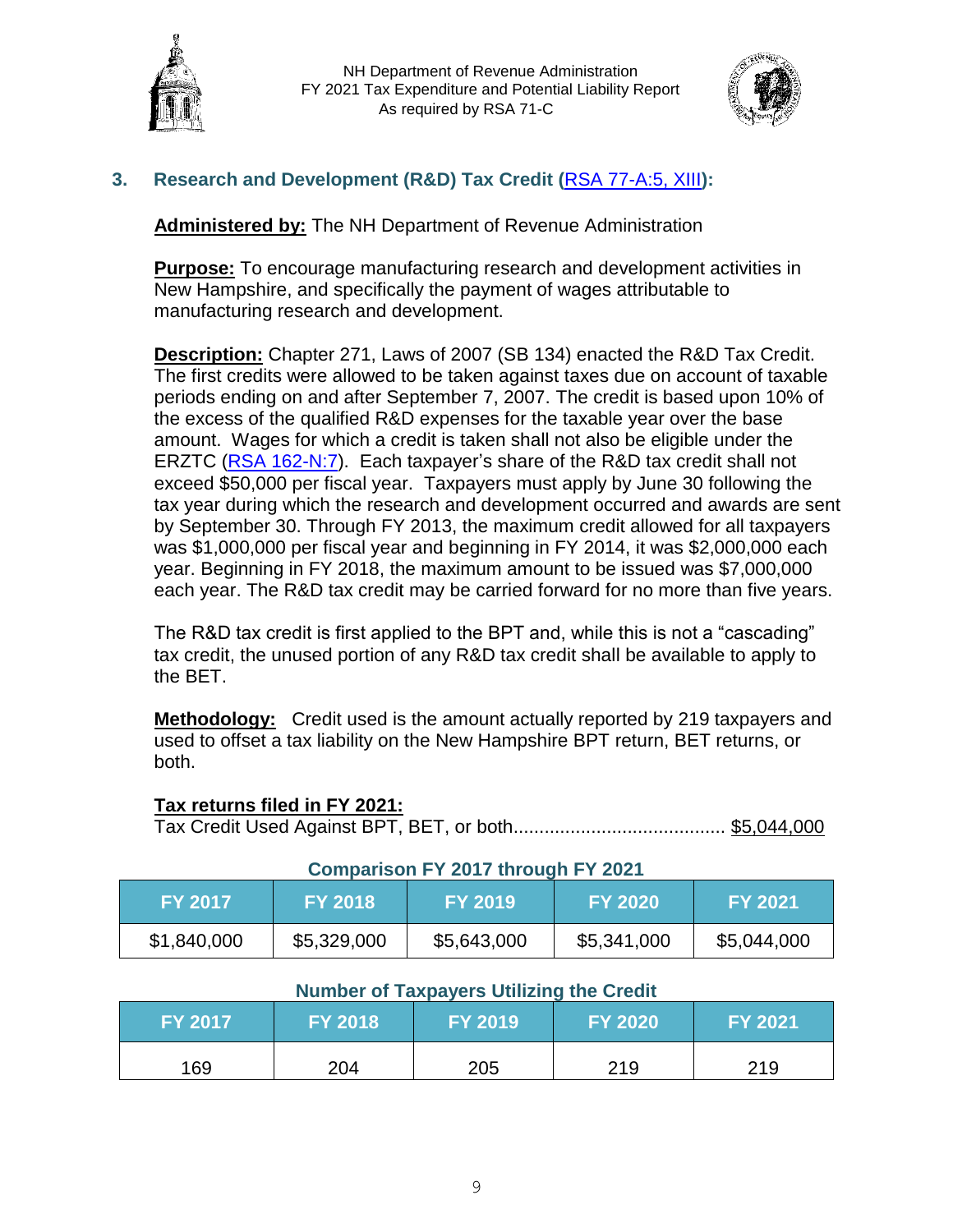



# **4. Coos County Job Creation (CCJC) Tax Credit (**[RSA 162-Q](http://www.gencourt.state.nh.us/rsa/html/xii/162-q/162-q-mrg.htm)**):**

**Administered by:** The NH Department of Business and Economic Affairs

**Purpose:** To foster the creation of additional high quality jobs and to stimulate economic growth in Coos County, an area that the general court recognized was particularly impacted by job losses.

**Description:** Chapter 172, Laws of 2008 (HB 1644) enacted the CCJC tax credit and became effective for taxable periods ending on or after June 9, 2008. The CCJC is awarded to each business organization that hires qualified tax credit employees which means new, full-time, year-round employees hired in Coos County for work directly in one or more business activities for which actual wages paid are equal to or greater than 150 percent of the current state minimum wage. CCJC tax credits shall be applied against tax due under BET and any remainder may be applied against tax due under BPT. Any unused CCJC tax credits may be carried forward for up to five years.

The CCJC tax credit is a "cascading" credit. The amount included in this report is the total reduction in revenue to the State whether applied against BPT, BET, or both tax liabilities.

**Methodology:** Credit used is the amount actually reported by 38 taxpayers and used to offset a tax liability on the New Hampshire BET and BPT tax returns.

# **Tax returns filed in FY 2021:**

Tax Credit Used Against BPT, BET or both............................................. \$165,000

| <u> Junpanojn : "Jur and Japan : "Jur</u> |                |                |                |                |  |  |
|-------------------------------------------|----------------|----------------|----------------|----------------|--|--|
| <b>FY 2017</b>                            | <b>FY 2018</b> | <b>FY 2019</b> | <b>FY 2020</b> | <b>FY 2021</b> |  |  |
| \$102,000                                 | \$114,000      | \$134,000      | \$88,000       | \$165,000      |  |  |

# **Comparison FY 2017 through FY 2021**

| <b>FY 2017</b> | <b>FY 2018</b> | $\mathsf{FY}\,2019^\mathsf{T}$ | FY 2020  | <b>FY 2021</b> |
|----------------|----------------|--------------------------------|----------|----------------|
| 30             | 2Ο             | つっ<br>ີ                        | つに<br>∠J | 38             |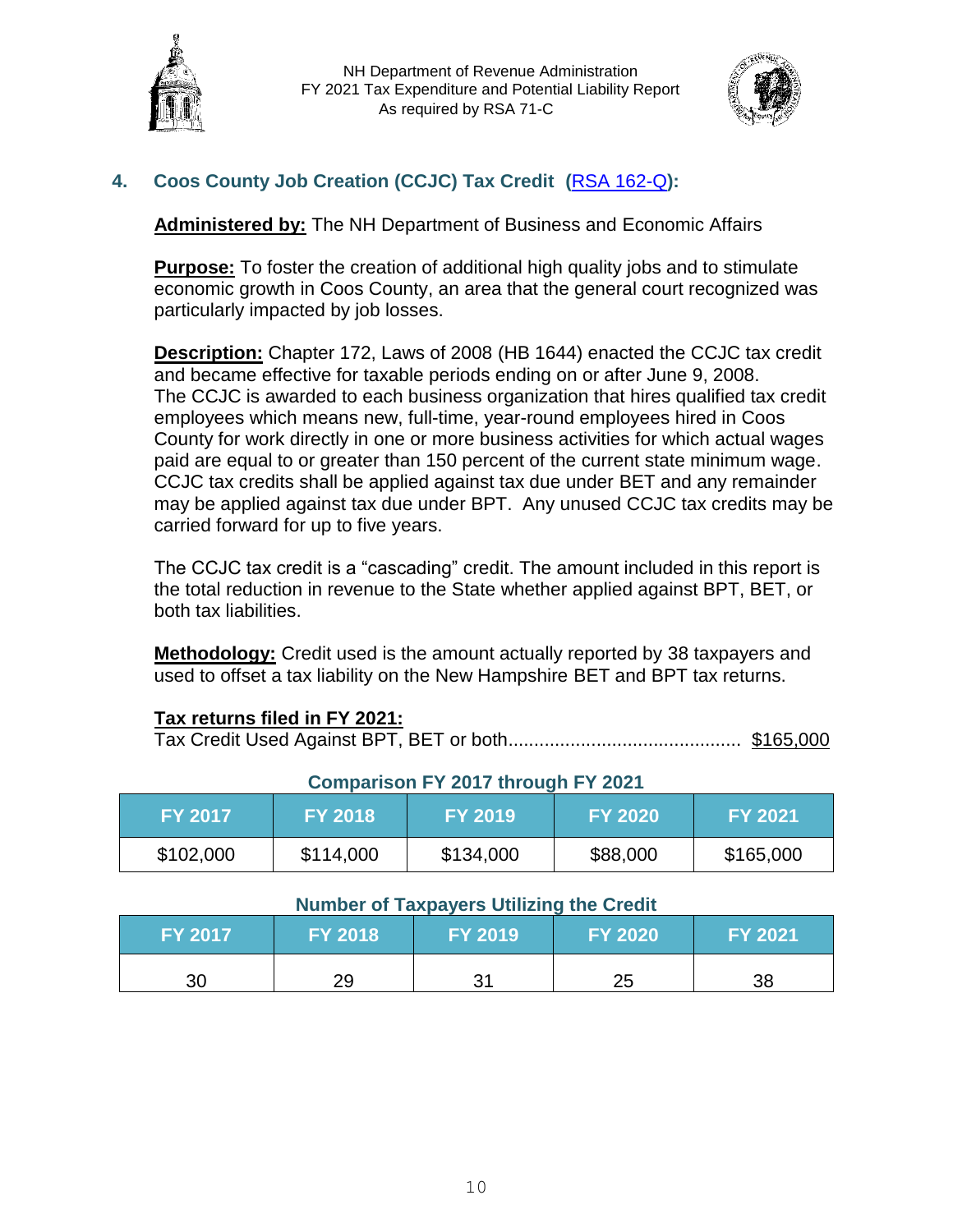



# **5. Education Tax Credit (**[RSA 77-G](http://www.gencourt.state.nh.us/rsa/html/NHTOC/NHTOC-V-77-G.htm)**):**

**Administered b**y**:** The NH Department of Revenue Administration

**Purpose:** To (a) Allow maximum freedom to parents and nonpublic schools to respond to and, without governmental control, provide for the educational needs of children, and this act shall be liberally construed to achieve that purpose. (b) Promote the general welfare by expanding educational opportunities for children. (c) Enable children in this state to achieve a higher level of excellence in their education. (d) Improve the quality of education in this state, both by expanding educational opportunities for children and by creating incentives for schools to achieve excellence.

**Description:** Chapter 287, Laws of 2012 (SB 372) allows a business organization, business enterprise or individual to make a money donation (up to \$600,000) to an approved scholarship organization(s) for which the business organization, business enterprise or individual will receive a tax credit against the BPT, BET and/or I&D equal to 85% of their donation. The Education Tax Credit Program began January 1, 2013 and is capped at \$5,100,000 in awarded credits. The program was extended to the I&D Tax and a five year carryforward provision was added only for the BPT and BET, effective July 1, 2018.

This tax credit is not a "cascading" credit. The amount included in this report is the total reduction in revenue to the State whether applied against BPT, BET, and/or I&D tax liabilities.

**Methodology:** Credit used is the amount actually reported by 116 taxpayers and used to offset a tax liability on the New Hampshire BET, BPT and I&D returns.

# **Tax returns filed in FY 2021:**

Tax Credit Used Against BPT, BET and I&D................................... \$1,909,000

| <b>Comparison FY 2017 through FY 2021</b>                                              |           |             |             |             |  |  |
|----------------------------------------------------------------------------------------|-----------|-------------|-------------|-------------|--|--|
| <b>FY 2018</b><br><b>FY 2021</b><br><b>FY 2017</b><br><b>FY 2019</b><br><b>FY 2020</b> |           |             |             |             |  |  |
| \$188,000                                                                              | \$381,000 | \$1,009,000 | \$1,372,000 | \$1,909,000 |  |  |

| <b>Number of Taxpayers Utilizing the Credit</b> |                |                |          |          |  |  |
|-------------------------------------------------|----------------|----------------|----------|----------|--|--|
| <b>FY 2017</b>                                  | <b>FY 2018</b> | <b>FY 2019</b> | FY 2020\ | FY 2021' |  |  |
| 35                                              | 58             | 74             | 110      | 116      |  |  |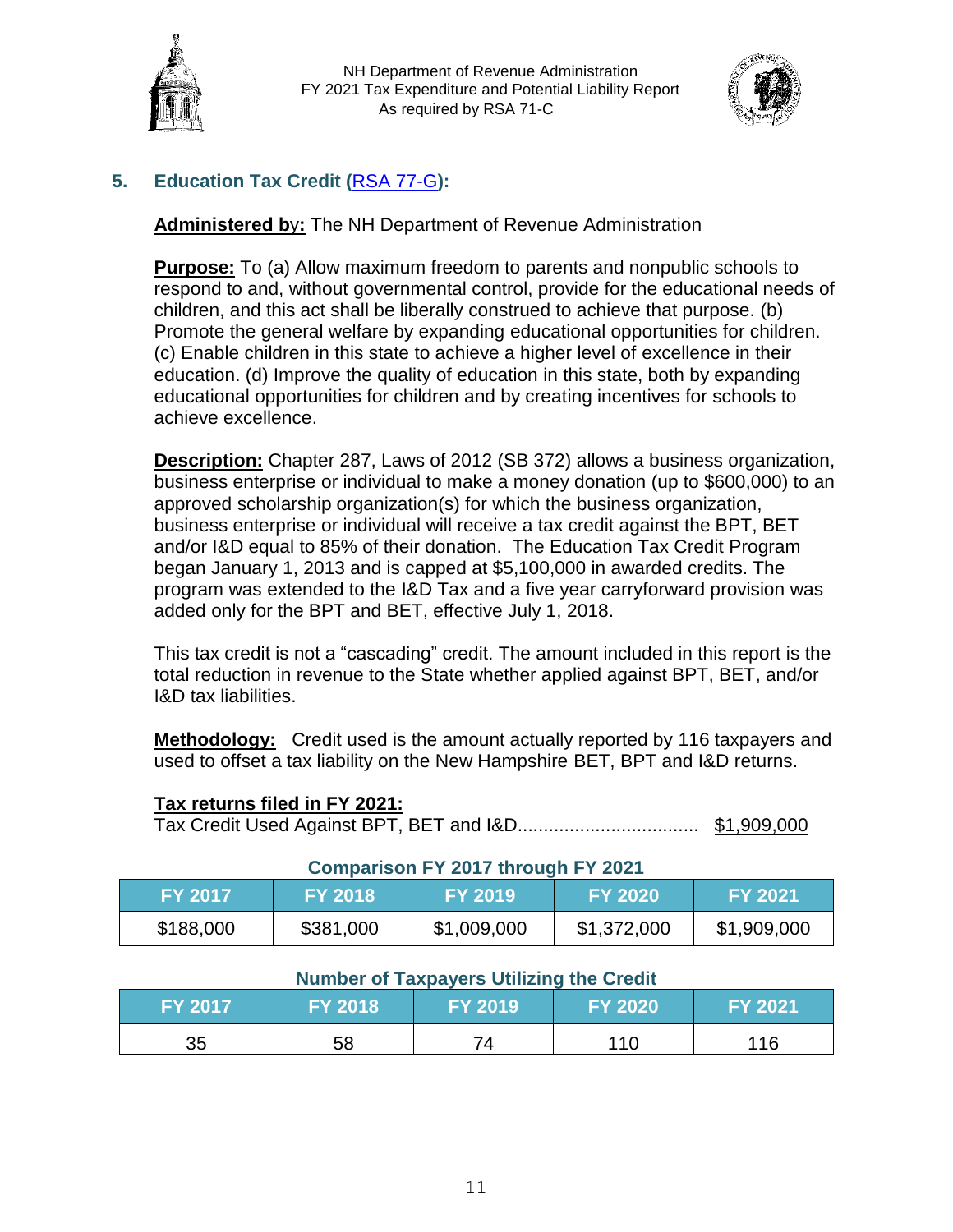



# **6. Exemption for Qualified Regenerative Manufacturing Companies (**[RSA 77-A:5-c](http://www.gencourt.state.nh.us/rsa/html/V/77-A/77-A-5-c.htm)**):**

**Administered by:** The NH Department of Revenue Administration

**Purpose:** To encourage the development of the regenerative manufacturing activities in New Hampshire.

**Description:** Chapter 157, Laws of 2018 (SB 564) exempts an organization from the BPT and BET if it meets all the requirements for a qualified regenerative manufacturing company (QRMC) as defined in RSA 77-A:1, XXX, including filing an election with the DRA. The exemption was effective July 29, 2018 for taxable periods beginning after December 31, 2017. An organization electing to be treated as a QRMC must file an election with the DRA on or before the fifteenth day of the third month immediately following the end of its taxable period. The election is effective for the taxable period for which it is made and for all succeeding taxable periods until it is terminated or expires. The election to be a QRMC expires for taxable periods beginning after December 31, 2027. Also, with respect to each taxable period, the organization must file a report detailing income received and expenses incurred, or a copy of its federal income tax return, on or before 30 days following the filing of the federal income tax return with the IRS.

**Methodology:** Pursuant to [RSA 21-J:14,](http://www.gencourt.state.nh.us/rsa/html/I/21-J/21-J-14.htm) as of the start of the credit thru FY 2021 the number of organizations electing to be treated as a QRMC are insufficient to disclose any information.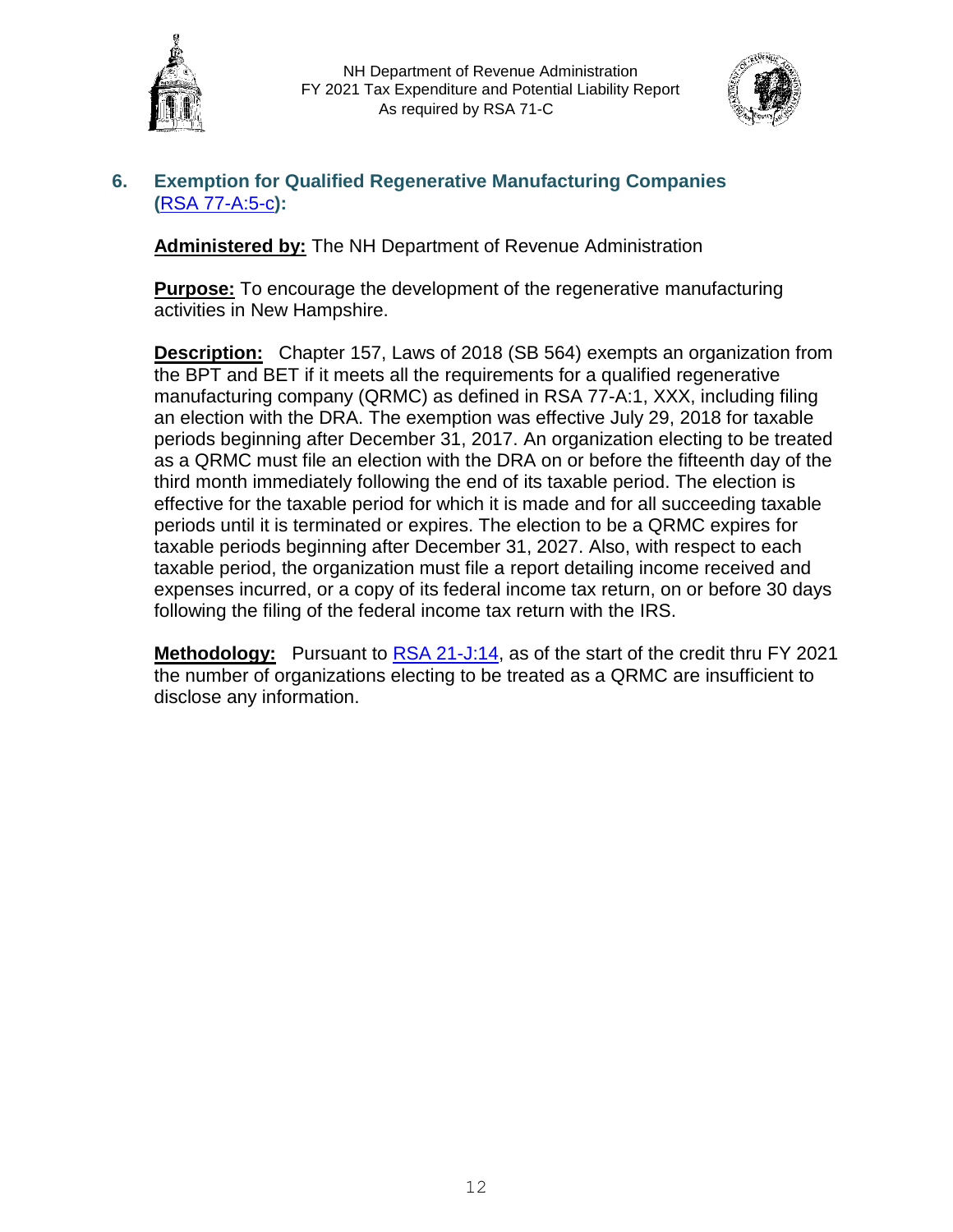



# **7. Career and Technical Education Center Credit (**[RSA 188-E:9-a](http://www.gencourt.state.nh.us/rsa/html/XV/188-E/188-E-9-a.htm)**):**

**Administered by:** The NH Department of Education

**Purpose:** To encourage charitable donations to regional career and technical education centers.

**Description:** Chapter 247, Laws of 2019 (SB 270) allows a tax credit against the BPT for qualifying charitable donations to career and technical education (CTE) centers, effective July 1, 2019. A taxpayer may only use the credit in the tax year during which it made the donation, and only in an amount up to 25% of the taxpayer's BPT due before credits. The maximum amount of tax credits issued to all donors for any state fiscal year will be \$500,000. The program is scheduled to be repealed after fiscal year 2022.

This tax credit is not a "cascading" credit. The tax credit may only be used to offset up to 25% of BPT tax due before credits, within the tax year during which it made the donation.

# **Methodology:**

Pursuant to [RSA 21-J:14,](http://www.gencourt.state.nh.us/rsa/html/I/21-J/21-J-14.htm) as of the start of the credit thru FY 2021 the number of organizations claiming CTE credits are insufficient to disclose any information.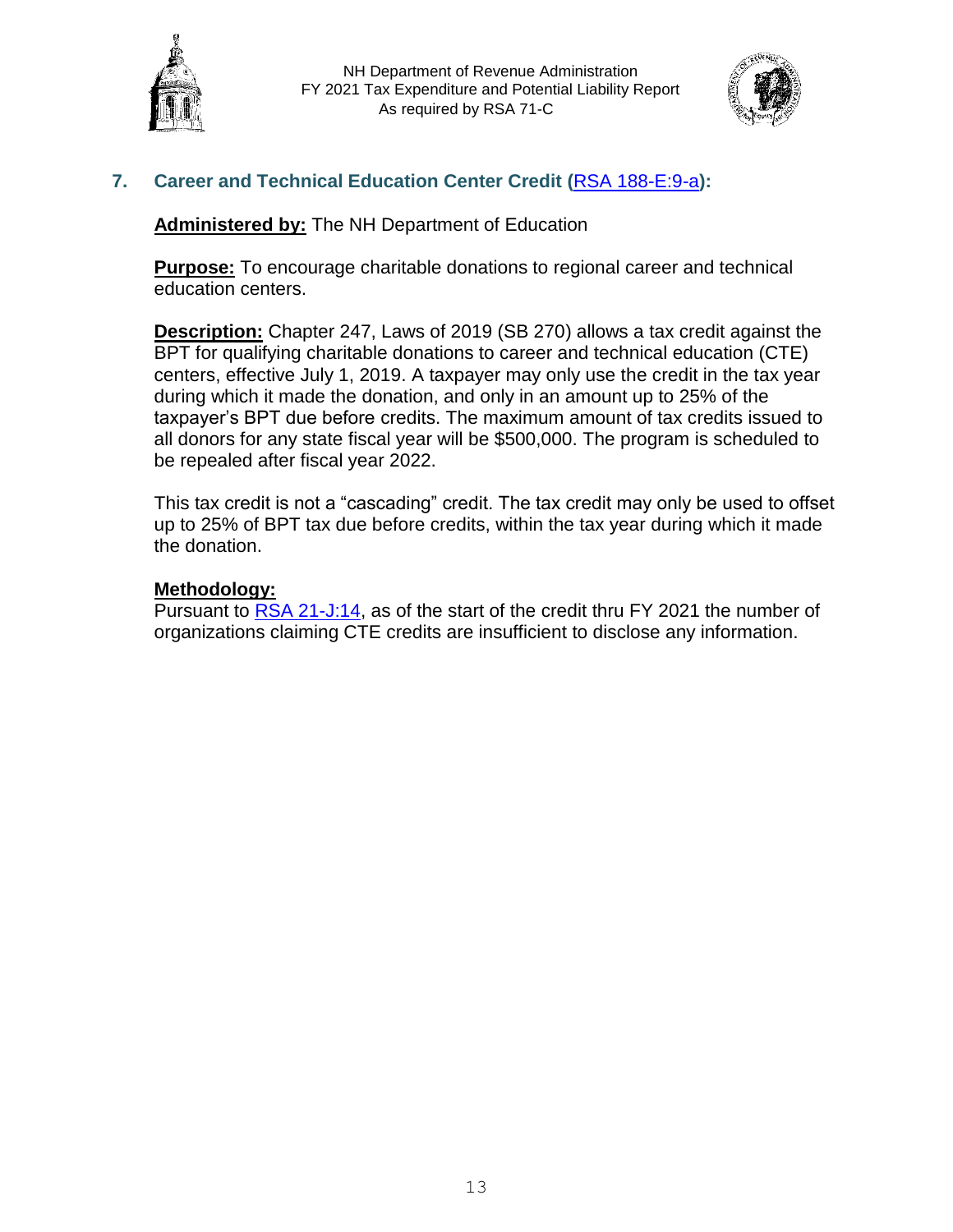



# **VI. Report of Additional Information**

# **1. Net Operating Losses (**[RSA 77-A:4,XIII](http://www.gencourt.state.nh.us/rsa/html/V/77-A/77-A-4.htm)**) (Reduction in BPT)**

The Department included in the first Tax Expenditure Report, per request from the New Hampshire legislative leadership, information pertaining to taxpayer use of the Net Operating Loss (NOL) deduction, RSA 77-A:4,XIII. The NOL carry forward provision has a result similar to a credit against the current year tax liability.

The NOL deduction is a provision of the BPT law added in 1988. The NOL provision was effective for losses incurred after January 1, 1989. On July 1, 2002, the law was revised to provide that NOLs may be carried forward for ten years following the loss year instead of five years. The amount of NOL generated each year per entity was limited to \$250,000. For taxable periods ending between July 1, 2003 and June 30, 2004, the NOL generated could not exceed \$500,000, between July 1, 2004 and June 30, 2005, the NOL generated could not exceed \$750,000 and on or after July 1, 2005, the NOL generated could not exceed \$1,000,000 and the requirement to carry-back losses is eliminated.

For taxable periods ending on or after January 1, 2013, the NOL generated may not exceed **\$ 10,000,000** per entity.

In FY 2021, 6,607 business organizations used the net operating loss deduction. The following table details the results of this usage:

**Total tax decrease due to NOL.............................................\$28,444,000**

Average Tax Benefit to each taxpayer .............................................\$4,305

# **NET OPERATING LOSS (Reduction in BPT) Comparison FY 2017 through FY 2021**

| <b>FY 2017</b> | <b>FY 2018</b> | <b>FY 2019</b> | <b>FY 2020</b> | <b>FY 2021</b> |
|----------------|----------------|----------------|----------------|----------------|
| \$25,534,000   | \$23,617,000   | \$25,959,000   | \$27,843,000   | \$28,444,000   |

| <b>FY 2017</b> | <b>FY 2018</b> | <b>FY 2019</b> | <b>FY 2020</b> | <b>FY 2021</b> |
|----------------|----------------|----------------|----------------|----------------|
| 6,548          | 6,448          | 6,501          | 6,445          | 6,607          |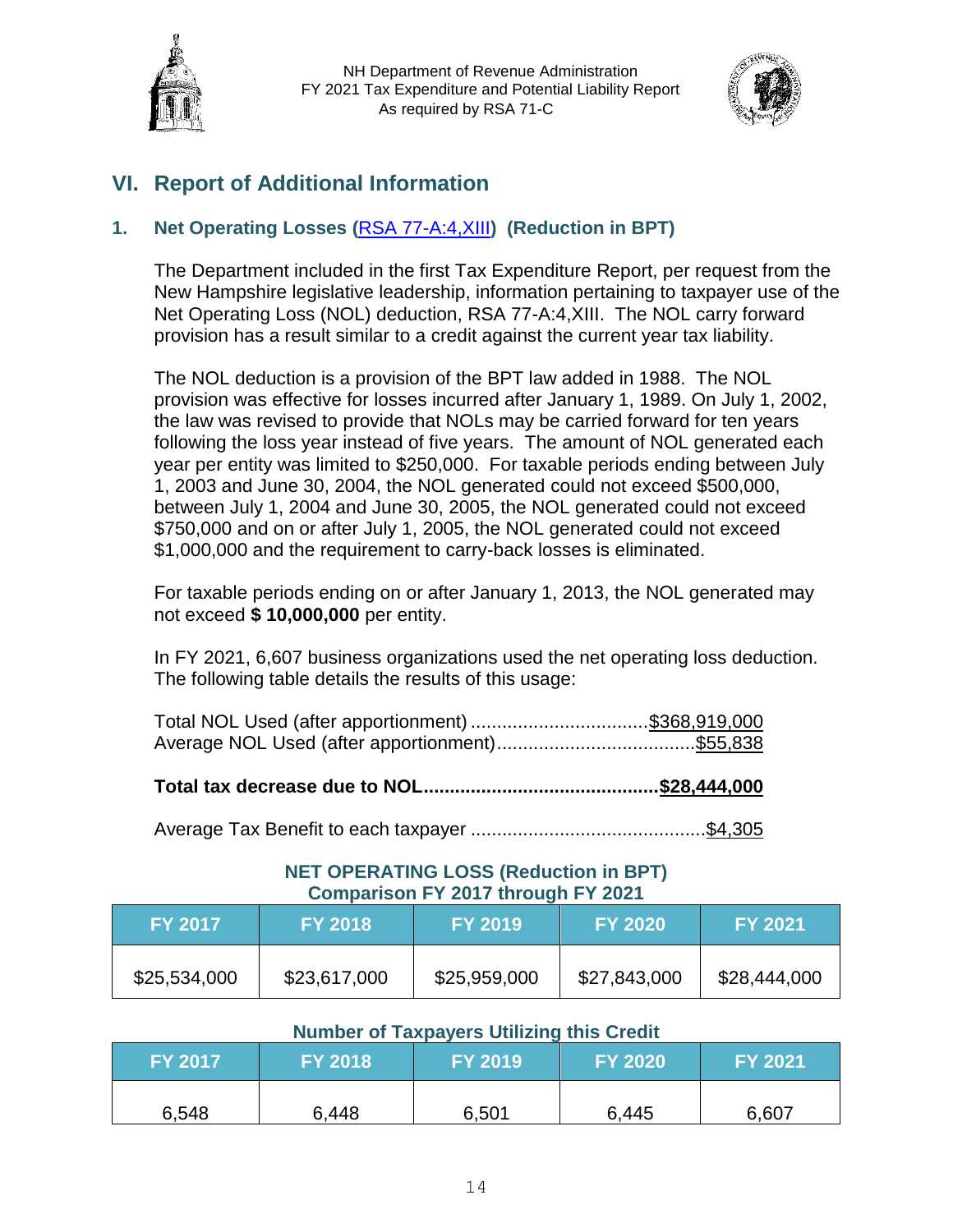



# **2. Business Enterprise Tax Credit (**[RSA 77-A:5, X](http://www.gencourt.state.nh.us/rsa/html/V/77-A/77-A-5.htm)**)**

Taxes paid under the BET receive a dollar-for-dollar credit against BPT. This tax credit was allowed to be carried forward for up to five years. Effective July 1, 2014, any unused BET credit can be carried forward for 10 years from the taxable period in which it was paid starting with taxable periods ending on or after December 31, 2014.

There were 42,833 returns filed in FY 2021 which had a BET liability, with BET liability reported of \$221,491,000.

BET Credit Used Against BPT ………………… ...................\$212,303,000

BET credit was used to offset BPT liabilities on 22,041 returns filed in FY 2021.

# **BUSINESS ENTERPRISE TAX CREDIT Comparison FY 2017 through FY 2021**

| <b>FY 2017</b> | <b>FY 2018</b> | <b>FY 2019</b> | <b>FY 2020</b> | <b>FY 2021</b> |
|----------------|----------------|----------------|----------------|----------------|
| \$158,833,000  | \$158,382,000  | \$160,296,000  | \$189,456,000  | \$212,303,000  |

| <b>FY 2017</b> | <b>IFY 2018 '</b> | <b>FY 2019</b> | <b>FY 2020</b> | <b>FY 2021</b> |
|----------------|-------------------|----------------|----------------|----------------|
| 19,410         | 19,646            | 19,875         | 20,181         | 22,041         |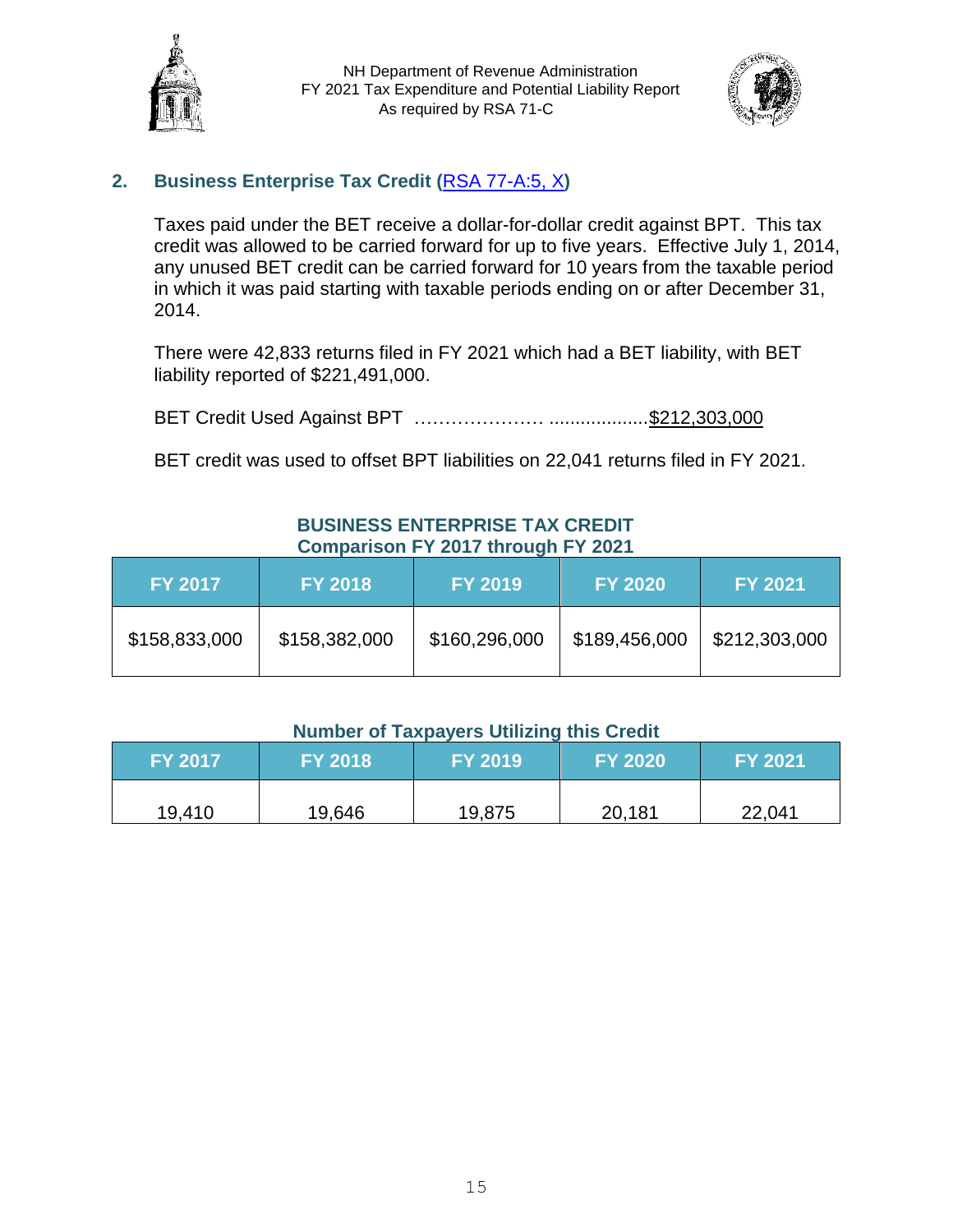



# **3. Credit Carryovers from Overpaid Business Taxes**

Taxpayers often pay more in estimated payments and extension payments than the actual amount of the tax liability due as determined by the filing of their Business Tax return. In that case, the taxpayer directs the Department what to do with the overpaid BPT and BET. Sometimes the taxpayer requests the overpayment be returned to the taxpayer in the form of a refund. Sometimes the taxpayer requests the overpayment be credited against next year's tax liability. And, sometimes the overpayment is partially refunded and partially credited as an estimate against the subsequent filing period.

As of November 1, 2021, the number of business returns filed in FY 2021 was 85,491.

On these 85,491 returns filed in FY 2021, 20,282 taxpayers requested that some portion of their overpayment of taxes be credited and carried over to the next tax year. The total amount of requested overpayment to be credited and carried over was \$297,436,000.

#### **CREDIT CARRYOVERS FROM OVERPAID BUSINESS TAXES Comparison FY 2017 through FY 2021**

| <b>FY 2017</b> | <b>FY 2018</b> | <b>FY 2019</b> | <b>FY 2020</b> | <b>FY 2021</b> |
|----------------|----------------|----------------|----------------|----------------|
| \$171,818,000  | \$196,039,000  | \$268,116,000  | \$271,594,000  | \$297,436,000  |

#### **Number of Taxpayers Utilizing a Credit Carryover**

| <b>FY 2017</b> | <b>FY 2018</b> | <b>FY 2019</b> | <b>FY 2020</b> | <b>FY 2021</b> |
|----------------|----------------|----------------|----------------|----------------|
| 18,583         | 17,199         | 17,426         | 17,881         | 20,282         |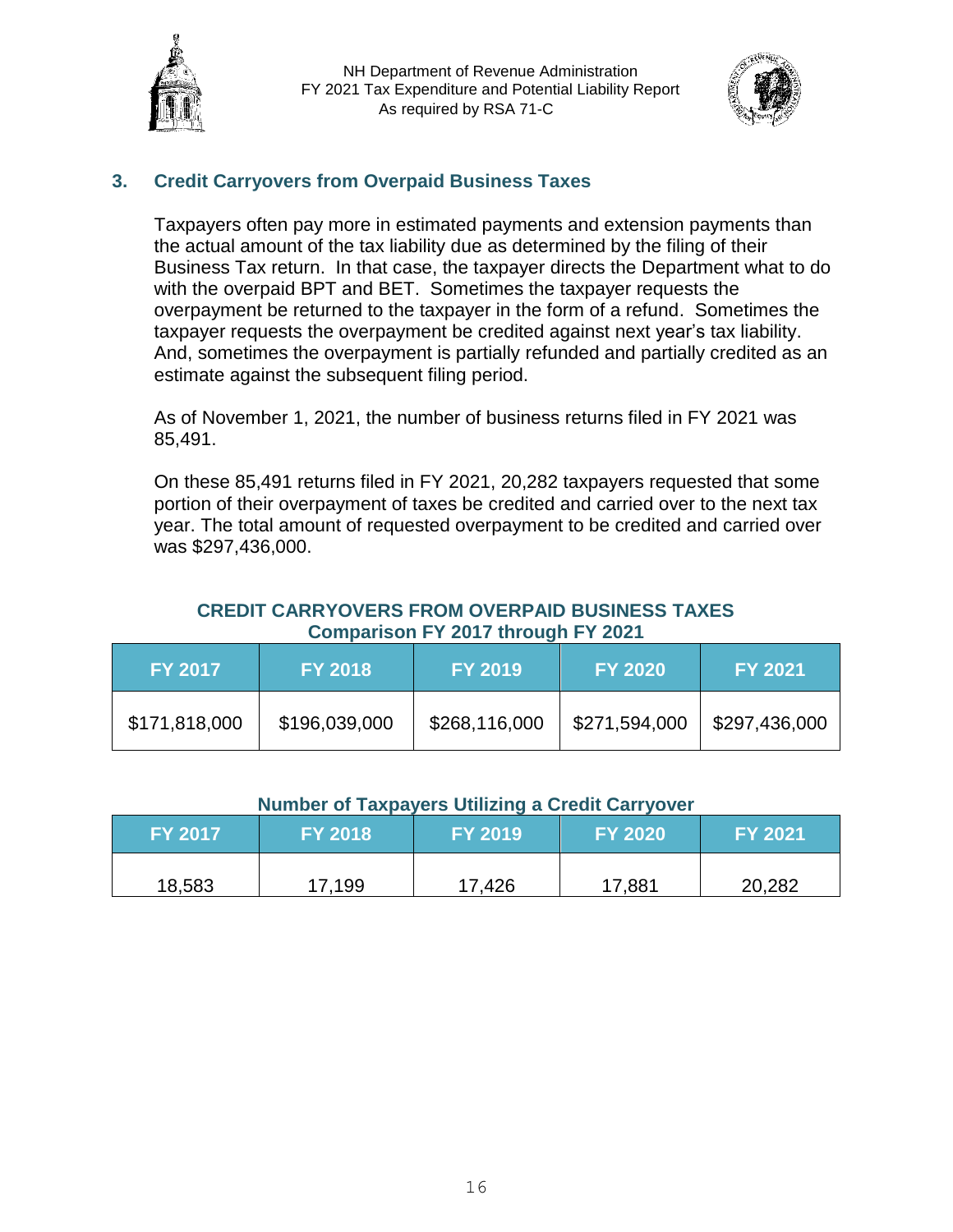



# **4. Insurance Premium Tax** [\(RSA 400-A\)](http://www.gencourt.state.nh.us/rsa/html/xxxvii/400-a/400-a-mrg.htm)**:**

The Insurance Premium Tax is a tax assessed on insurance companies that do business in New Hampshire as provided in RSA 400-A. The Insurance Premium Tax is administered by the New Hampshire Insurance Department. A BPT tax credit for taxes paid pursuant to RSA 400-A is allowed by [RSA 77-A:5, III.](http://www.gencourt.state.nh.us/rsa/html/V/77-A/77-A-5.htm)

The amount reported as Insurance Premium Tax credit used is the amount of credit actually used to offset a BPT liability on 279 returns filed in FY 2021.

Tax credit used against BPT returns filed in FY 2021 ……….. \$36,685,000

# **CREDIT FOR INSURANCE PREMIUM TAX Comparison FY 2017 through FY 2021**

| <b>FY 2017</b> | <b>FY 2018</b> | <b>FY 2019</b> | <b>FY 2020</b> | <b>FY 2021</b> |
|----------------|----------------|----------------|----------------|----------------|
| \$36,939,000   | \$39,637,000   | \$30,894,000   | \$37,366,000   | \$36,685,000   |

| <b>FY 2017</b> | <b>FY 2018</b> | <b>FY 2019</b> | <b>FY 2020</b> | FY 2021 |
|----------------|----------------|----------------|----------------|---------|
| 261            | 272            | 223            | 214            | 279     |